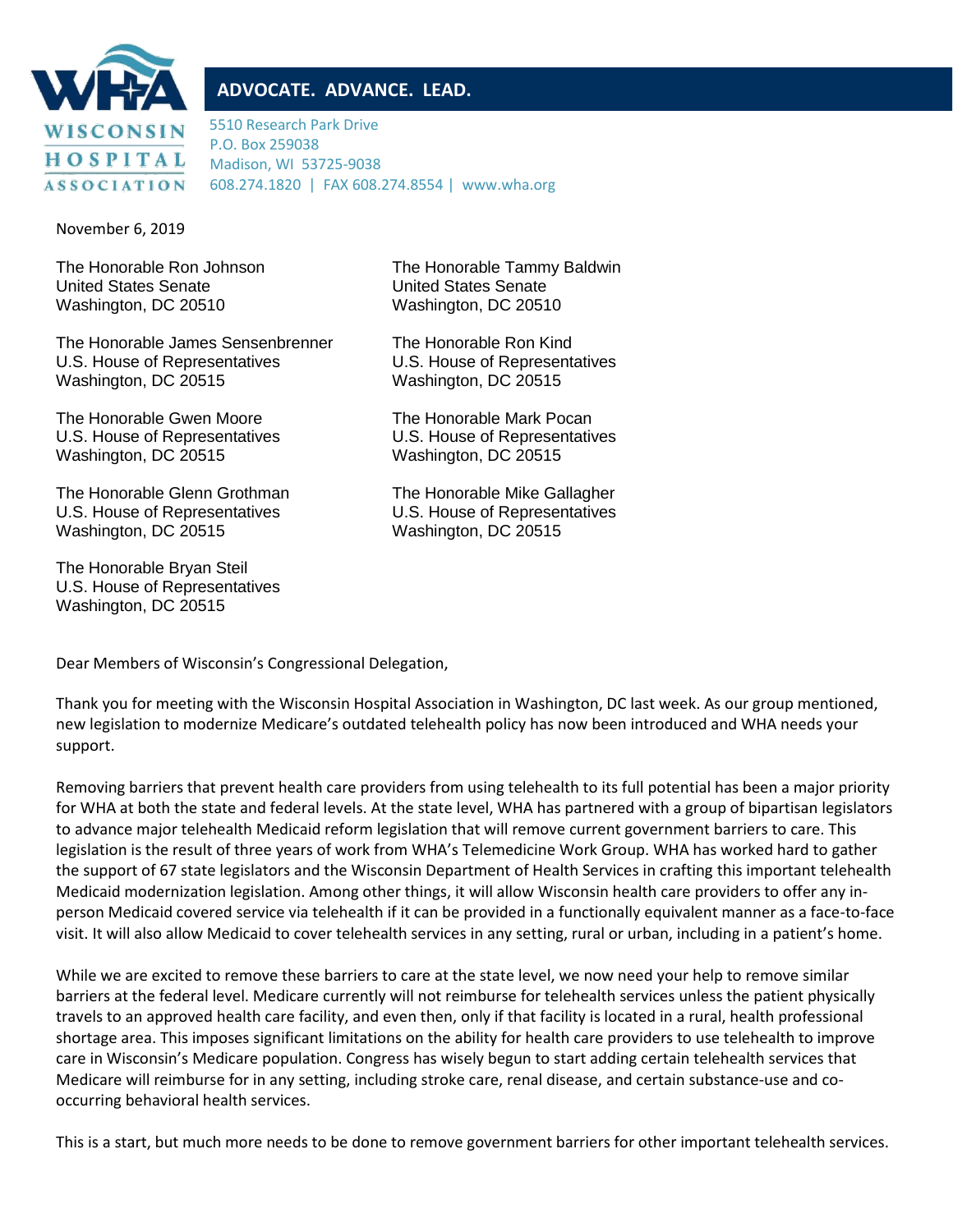For example, a hospital today may be ready to discharge a Medicare patient who no longer needs hospital care, but will need follow-up care. In circumstances where that patient lives alone and may not have a good support system, they may need to be transferred to a nursing home or even stay in the hospital longer than necessary to ensure they get the follow-up care they need to continue their recovery. Alternatively, in circumstances where a patient can be sent home, they may need to travel a significant distance back to the hospital or other clinic for follow-up care. Imagine if Medicare could cover these follow-up home care services via telehealth. It would actually save Medicare dollars by allowing providers to deliver this care in a more cost-effective setting, and in a more convenient manner for patients.

**Today, we are asking you to sign on as a cosponsor to legislation that will help advance telehealth innovation for Medicare patients. The CONNECT for Health Act of 2019 has been introduced by a bipartisan group of legislators in the House and Senate as H.R. 4932 and S. 2741.** While the bill will not remove all of the barriers previously mentioned, it will continue to build momentum toward their eventual removal. Some of the highlights include:

- Stating that Congress has found research suggesting telehealth can expand access to care, reduce workforce shortages, improve the quality of care, and reduce spending.
- Expressing the sense of Congress that barriers to telehealth should be removed.
- Allowing the Secretary of Health and Human Services to waive barriers to telehealth if certain criteria are met.
- Allowing behavioral health telehealth to be covered by Medicare in any setting (urban and rural) including in a person's home.
- Removing geographic barriers by allowing EMS telehealth services to be covered in both rural and urban settings.
- Allowing telehealth to be delivered by and originate at Federally Qualified Health Centers (FQHCs) and Rural Health Clinics
- Providing flexibility for telehealth in hospice care.
- Requiring the Medicare Payment Advisory Commission (MEDPAC) to study the benefits of allowing Medicare to cover telehealth delivered to a patient's home.

WHA is aware that the Congressional Budget Office scoring methodology can be a significant barrier when it comes to advancing legislation perceived as expanding health care utilization. It is important to understand that telehealth is not a new benefit, but, rather, an alternative way of accessing current benefits. WHA has compiled a number of examples that suggest any increases in utilization can be offset by enabling more efficient care in lower cost settings that help avoid expensive and unnecessary hospital admissions or reduce the overall amount of time a patient spends in a higher-cost setting. Please see the attached appendix for details.

But don't just take my word for it. I encourage you to take the opportunity to tour your local hospitals the next time you are back in your district and see firsthand just what telehealth services they currently offer or are looking to offer in the future. Please contact Jon Hoelter, WHA's Director of Federal and State Relations at [jhoelter@wha.org](mailto:jhoelter@wha.org) or 608-268-1819 with any questions.

Thank you, and I look forward to your support of this important legislation that will help modernize Medicare, improve access to care, and help Wisconsin continue to build on its reputation as a national leader in health care quality.

Sincerely,

Ein Borgerly

Eric Borgerding Wisconsin Hospital Association President and CEO

attachment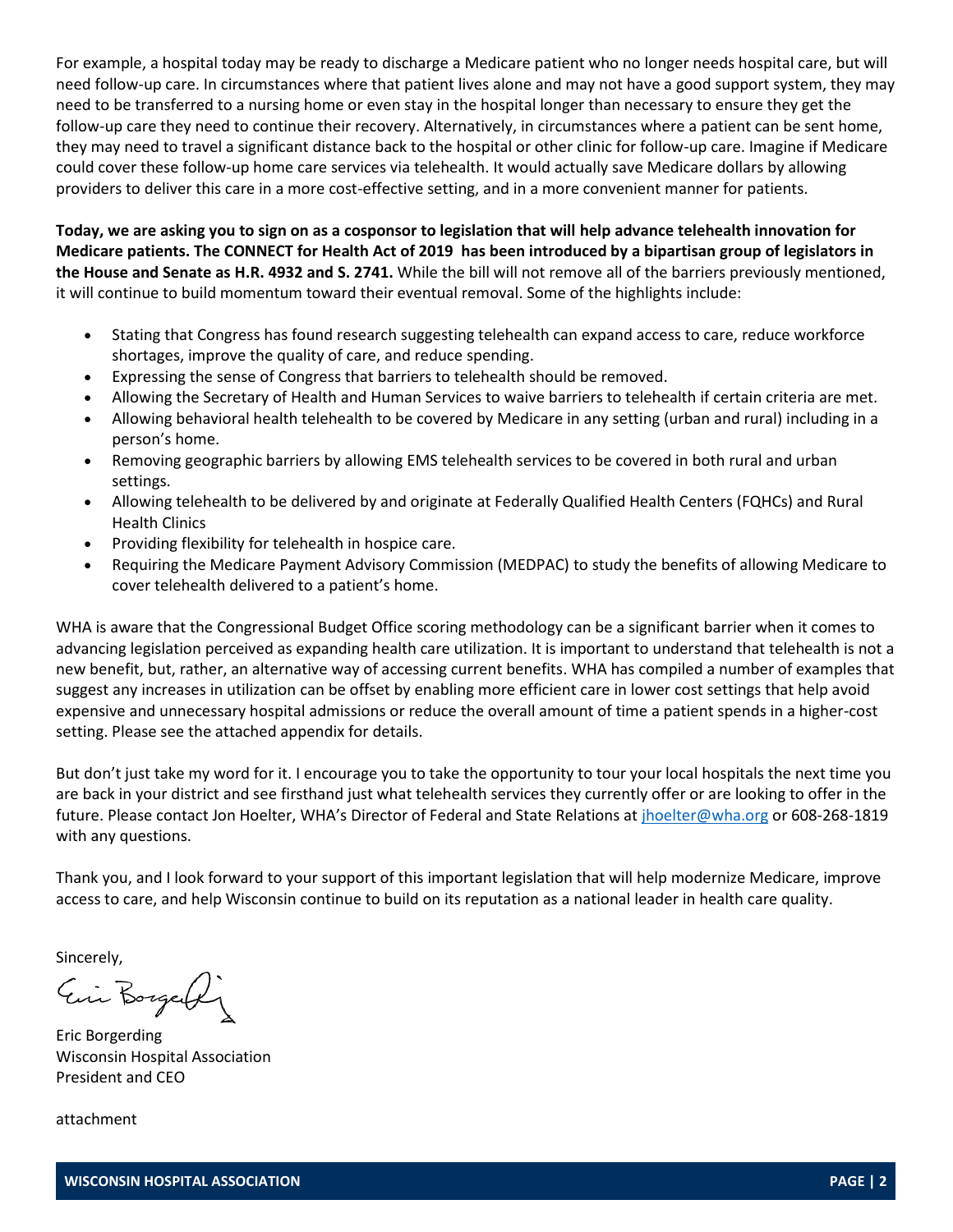# **Appendix**

### **Examples of Telehealth Efficiencies Decreasing Health Care Costs**

#### **1) Drawing on the experience of private Medicare Advantage plans, CMS has begun to recognize that private health insurers are adding telehealth benefits without projecting large cost increases.**

In April 2019, the Medicare program published a final rule<sup>i</sup> implementing "additional telehealth benefits" for Medicare Advantage plans that resulted in HHS not assigning a cost increase to new added benefits.<sup>ii</sup>

Notably, the Medicare program drew on comments from the experience of Medicare Advantage insurers themselves to reach its conclusions regarding cost:

*We received numerous comments from several sources, and the commenters were overwhelmingly supportive. The comments were not subjective but evidence-based, reflecting MA plans' first-hand experience with telehealth in some of their existing products.iii*

*Many of the commenters cited similar studies or their own experience. These articles and comments point to a quantitative savings in health care. Although, as mentioned previously, in the early years of telehealth there was concern for overutilization which would raise costs, this does not seem to be a major issue today.iv*

Medicare noted one study that purported to show that telehealth increases costs; however, Medicare dismissed that study for several reasons:

*Only one article raised this [overutilization] concern, and the article itself listed several drawbacks to its conclusion. More specifically, the article –*

- *++ Used data from only one telehealth company;*
- *++ Used data on only specific medical conditions;*
- *++ Referenced a population study that had a "low uptake of telehealth;" and*
- *++ Was from an early period in telehealth.<sup>v</sup>*

Conversely, Medicare provided examples of specific telehealth savings. For example, its review found that using telehealth for transitional care programs for discharged Medicare patients saved \$1,333 per beneficiary, half of which was due to reduced inpatient follow-up care.

#### **2) The Wisconsin Group Insurance Board concluded that telehealth coverage would not increase program costs.**

In May 2018, the Wisconsin Group Insurance Board approved a change to the 2019 state employee health plan that would result in complete coverage of telehealth services. In calculating the cost of adding telehealth as a covered benefit, the Group Insurance Board budgeted the change as having an estimated net program cost of \$0. Some argue that any new telehealth benefits might not accrue to a program in the form of reduced utilization of higher acuity and cost services for multiple years. However, the Group Insurance Board, which budgets on a year to year basis, rejected that theory when it estimated 2019 net costs at \$0.

#### **3) Telehealth can reduce transportation costs in both Medicaid and Medicare.**

Unlike private insurance, the state employee health plan, and Medicare, the Medicaid program provides a transportation benefit to Medicaid beneficiaries that has been an annual all funds expense of \$100 million (\$40 million in state and \$60 million in federal funding). Also, unlike other health plans, every time a Medicaid enrollee substitutes a telehealth service – either from home or from a facility closer to home – Medicaid sees a direct cost reduction in the transportation benefit. While Medicare does not reimburse for nonemergency medical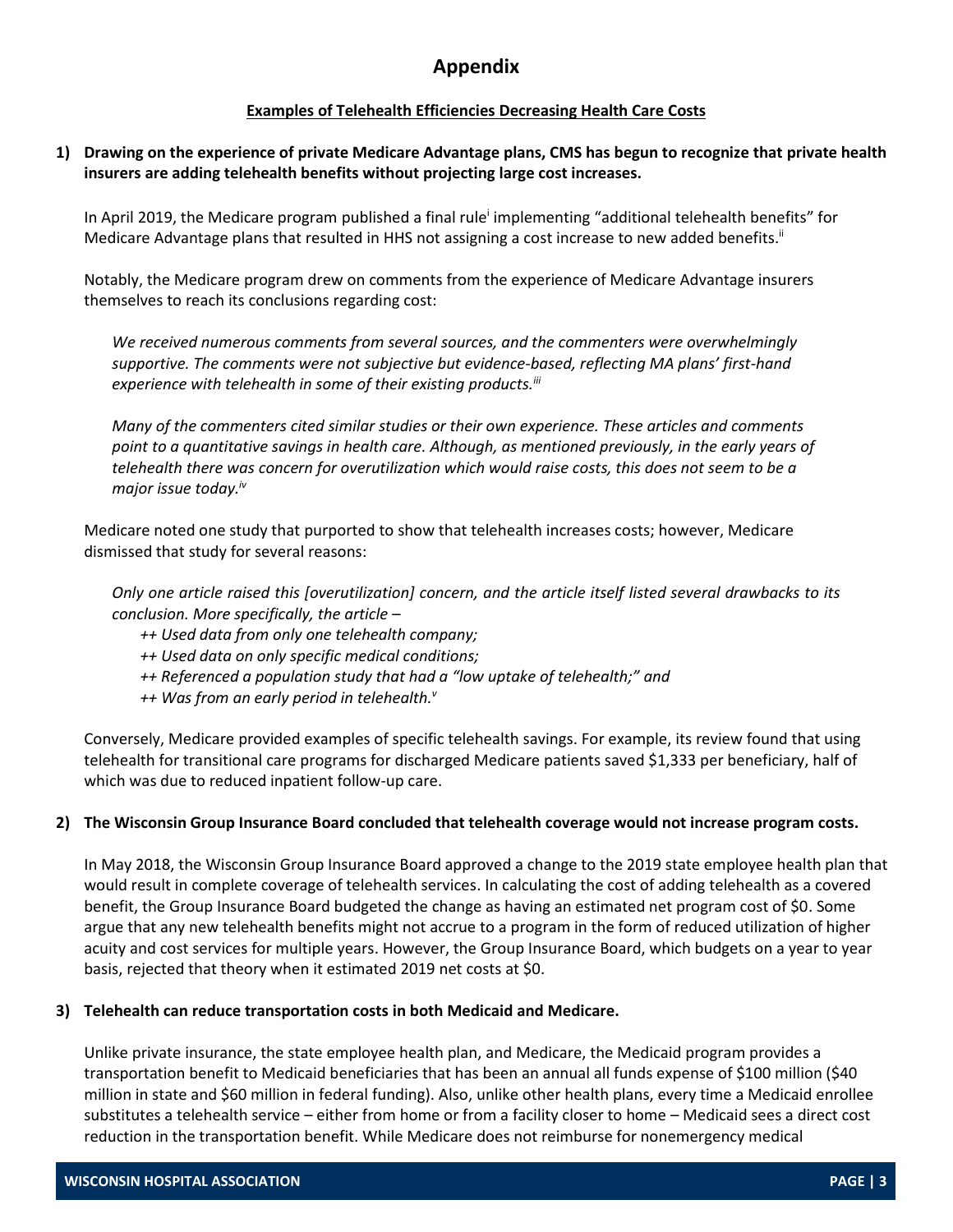transportation there are some telehealth emergency services that would reduce costs associated with emergency travel. Telehealth can also save travel costs for Medicare beneficiaries on fixed incomes.

## **4) In 2013, Texas authorized Medicaid coverage of in-home telemonitoring services. In the fiscal note authorizing that coverage, the Deputy Executive Commissioner for Financial Services for the Texas Medicaid program concluded the change would result in cost savings.**

The fiscal note determined that the first five-year period of the new coverage would result in cost savings "as the addition of telemonitoring as a Medicaid benefit is anticipated to result in fewer hospital readmissions and emergency room visits." The note did not identify exact savings that would accrue, but "the report unequivocally states the policy would result in anticipated cost savings."<sup>vi</sup>

### **5) A study of Iowa's use of telehealth for congestive heart failure management found nearly \$3m in savings in a demonstration program for the Iowa Medicaid program.**

A demonstration project of 266 Iowa Medicaid members utilizing telehealth in the management of congestive heart failure found a 24% reduction in hospital admissions, a 22% decrease in total bed days, and nearly \$3m in savings from reduced health care service utilization. <sup>vii</sup>

#### **6) A 2015 study concluded that telehealth for individuals with mental health needs improves care and reduces costs.**

A study by researchers at the University of Michigan, University of Kentucky, and University of California Davis concluded:

"The published scientific literature on [telemental health] reveals strong and consistent evidence of the feasibility of this modality of care and its acceptance by its intended users, as well as uniform indication of improvement in symptomology and quality of life among patients across a broad range of demographic and diagnostic groups. Similarly, positive trends are shown in terms of cost savings. Conclusion: There is substantial empirical evidence for supporting the use of telemedicine interventions in patients with mental disorders.""ii

# **7) California analysis of telehealth expansion in the Medicaid program found significant savings to the Medicaid Program.**

In 2011, California enacted the Telehealth Advancement Act that allows coverage of telehealth regardless of where it takes place, including programs that employ in-home telemonitoring devices. A cost analysis commissioned during consideration of the bill examined potential savings that would accrue to California's Medicaid program (Medi-Cal) regarding heart failure and diabetes management. It found that:

• In-home telemonitoring for heart failure patients could save \$929 million annually for Medi-Cal (\$8,600 per beneficiary per year).

• In-home telemonitoring for diabetics could save \$417 million annually for Medi-Cal (\$939 per beneficiary per year).ix

### **8) Alaska began covering home telemonitoring of daily vital signs in 2007. They found a return on investment of nearly 1,500%.**

Beginning in 2007, Alaska implemented a home telemonitoring (HTM) program to mitigate substantial geographic barriers to care access in the largely rural state. In the first six years of the program, annual cost of care for program participants fell \$634,365 (from \$676,782 to \$42,417 per year) through reductions in Medivacs, emergency room visits, and hospital readmissions.<sup>x</sup>

**9) Colorado legislation in 2010 authoring reimbursement for remote monitoring received a fiscal note estimating savings to the Colorado Medicaid program.**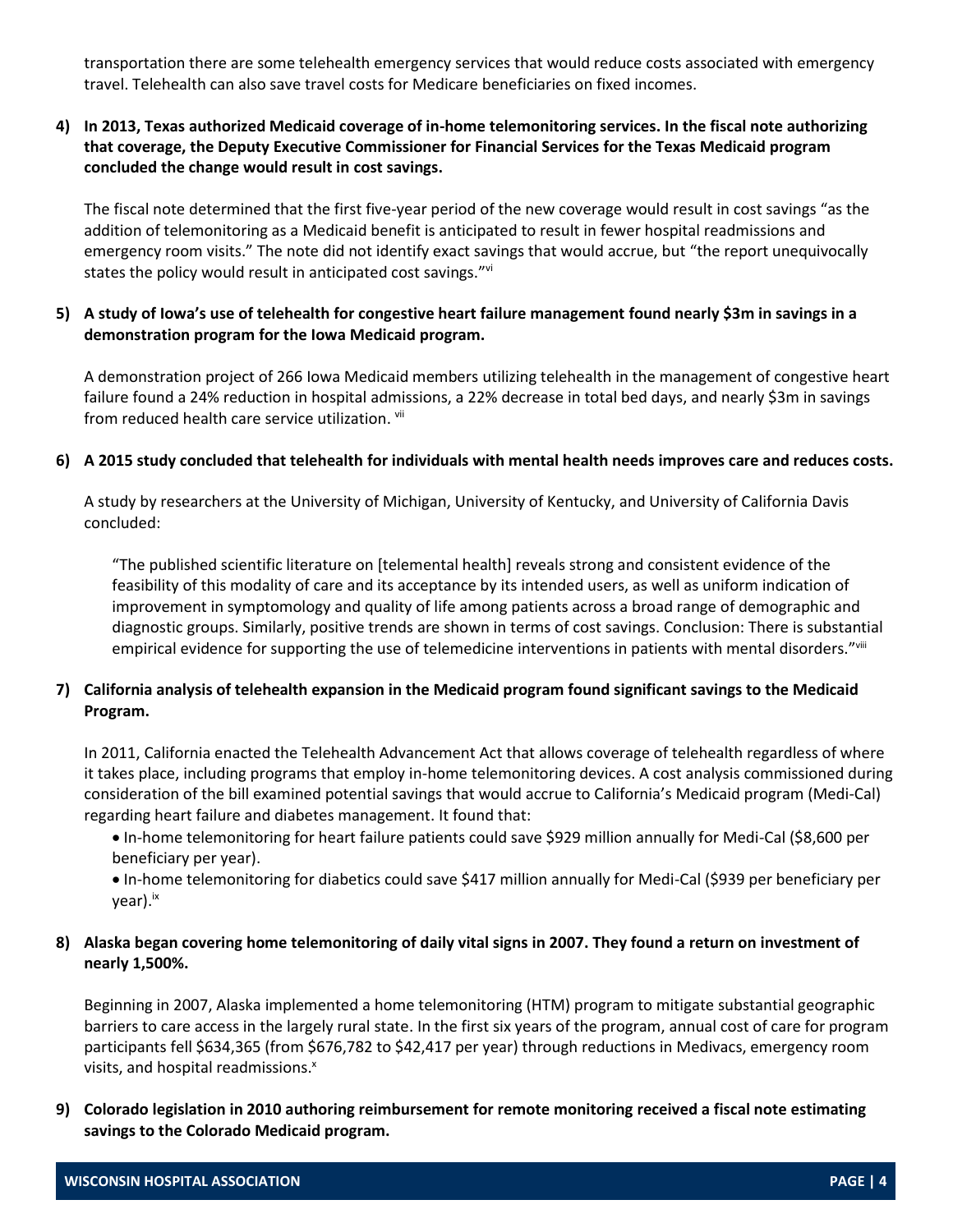In 2010, Colorado's Medicaid program began reimbursing for "the remote monitoring of clinical data through electronic information processing technologies." The fiscal note affixed to the authorizing legislation estimated inhome telemonitoring would save Colorado Medicaid by reducing hospitalizations 10% and keeping Coloradans out of the emergency room.<sup>xi</sup>

# **10) A study of Kansas telehealth expansion in the Medicaid program found \$26,000 in cost savings per patient per year attributable solely from reduced hospitalizations.**

In 2010, the Center for Telemedicine & Telehealth at the University of Kansas Medical Center published the results from a three-year study tracking outcomes, costs, and utilization associated with Medicaid in-home telemonitoring services provided through a federal waiver. The results demonstrated the use of in-home telemonitoring reduced the rate of emergency room visits, inpatient hospitalizations, nursing facility placements, and associated health care costs. The authors of the study found over \$26,000 in cost savings per patient per year from reduced hospitalizations. In comparison, the cost of equipment was \$816 per patient per year. xii

# **11) Louisiana's Department of Health and Hospitals examined available research and concluded that new telehealth applications reduce overall costs.**

In 2013, the Louisiana Department of Health and Hospitals wrote the following to the House and Senate Health and Welfare Committee chairmen:

Research cites three methods telehealth can produce an economic benefit. The first is patients can avoid hospital transfers by receiving telehealth consultation services, therefore reducing transportation expenses. In emergency situations, like stroke care, telehealth can provide guidance to physicians to administer life-saving drug therapy. The second method is home monitoring of patients with chronic diseases which can result in decreased hospitalizations. Finally, telehealth can enhance the marketability of rural health facilities and keep more health care dollars in the local economy…In addition to telehealth economic benefits, results in patient health outcomes have been optimal. Recent studies have found that new telehealth applications, such as remote patient monitoring, have reduced overall costs, and improved health outcomes for target populations.<sup>xiii</sup>

# **12) A New York Study of 53 patients with high hospital utilization found telehealth produced a 42% drop in medical costs.**

In 2010, the New York Eddy Visiting Nurse Association (VNA) completed a one-year study of 53 patients with two or more hospitalizations or emergency room visits in the last 12 months that had telehealth units installed in their homes. The study reported the following results:

- 55% drop in the number of hospitalizations, from 178 to 80;
- 29% reduction in emergency visits, from 137 to 97;
- 42% drop in medical costs, from \$3 million to \$1.7 million. $x^{iv}$

https://www.govinfo.gov/content/pkg/FR-2019-04-16/pdf/2019-06822.pdf

 $\overline{a}$ 

<sup>i</sup> Department of Health and Human Services, "Medicare and Medicaid Programs; Policy and Technical Changes to the Medicare Advantage, Medicare Prescription Drug Benefit, Programs of All-Inclusive Care for the Elderly (PACE), Medicaid Fee-For-Service, and Medicaid Managed Care Programs for Years 2020 and 2021," 84 Fed. Reg. 15680 (April 16, 2019)

ii HHS did score a \$6.1m and \$6.1m cost to the Medicare Trust Fund in 2020 and 2021 respectively due to the additional telehealth benefits in the rule for approximately 22 million beneficiaries. However, HHS explains that those costs are not due to the additional benefits but from a transfer of costs from rebates to the Medicare Trust Fund because of a change in classification of the benefits from supplemental benefits to basic benefits.

iii Id at 15811.

iv Id.

v Id. at 15810- 158112.

vi Id.

vii http://www.iowaccc.com/wp-content/themes/iccc/pdf/Congestive\_Heart\_Failure.pdf viii https://www.ncbi.nlm.nih.gov/pmc/articles/PMC4744872/pdf/tmj.2015.0206.pdf